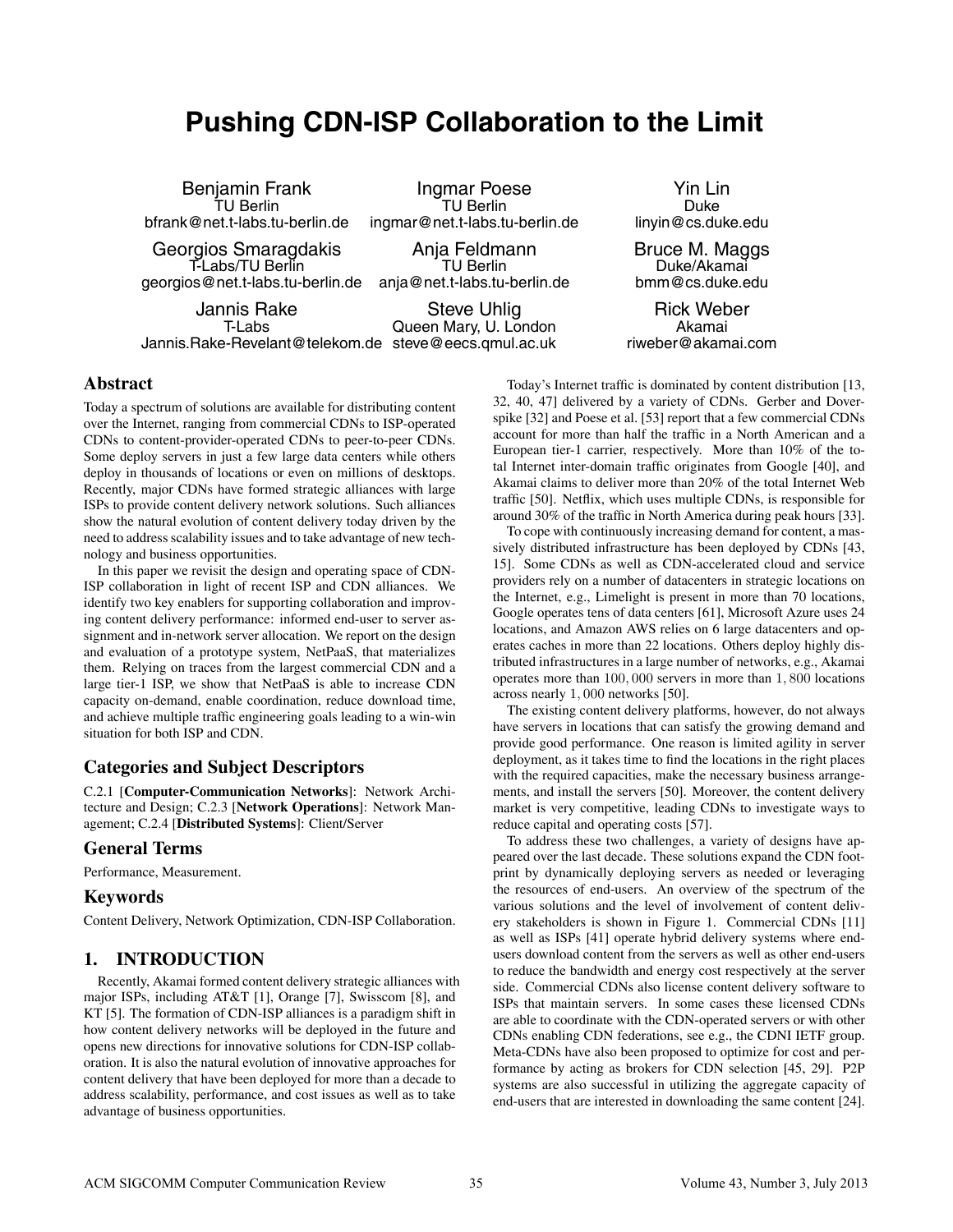

**Figure 1: Spectrum of content delivery solutions and involvement of stakeholders.**

P4P [66] has been proposed as an ISP-P2P collaboration mechanism to better localize traffic. Content providers (CPs) are also moving to deploy application-specific CDNs with direct peering with or inside ISPs, e.g., Netflix Open Connect for video stream delivery [6] or Google Global Cache, primarily for YouTube [4, 19]. The advantage of such specialized CDNs is that they can be optimized for the application.

Another recent trend is to marry cloud resources (processing and storage) with networking resources to meet the high performance requirements of certain applications, such as high definition video streaming or online gaming on demand [58]. Moreover, many ISPs support the migration from solutions that rely on proprietary hardware to those that rely on generic appliances and take advantage of virtualization to reduce complexity and avoid vendor lock-in [10]. Large ISPs, including AT&T, Deutsche Telekom, and Telefonica, have already deployed generic appliances in relatively small datacenters, also referred to as *microdatacenters*, co-located with their major network aggregation locations. Initially, such deployments were to support their own services such as ISP-operated CDNs, IPTV, carrier-grade NAT, deep packet inspection, etc., but they now offer full virtualization services [9]. These new capabilities allow ISPs to offer network and server resources to CDNs, applications, and services, close to their end users. Recent studies [59] also show that enterprises can outsource part of their infrastructure in the cloud and take advantage of the new virtualization market.

Economics and market share are also key drivers. Large CDNs have a strong customer base of content providers and are responsible for delivering content for their customers to end-users around the world. On the other hand, ISPs have a strong end-user base in some regions and also, as mentioned above, have invested significantly in adding infrastructure at the aggregation locations (PoPs) of their networks. The combined "ownership" of content providers and end-users is a major driving force behind recent CDN-ISP alliances [1, 7, 8, 5] as both sides strive to reduce operational cost and at the same time offer better content delivery services.

Despite the clear opportunity for collaboration, the necessary mechanisms and systems to enable joint CDN deployment and operation inside the network are not yet available. Our contributions are summarized as follows:

- We revisit the design and operating space of CDN-ISP collaboration in light of recent announced alliances and we identify two major enablers for collaboration, namely informed user-server assignment and in-network server allocation.
- We design and implement a novel prototype system, called NetPaaS (Network Platform as a Service), that incorporates the two key enablers to address CDN-ISP collaboration sys-

tem issues towards a joint CDN deployment and operation inside the ISP network.

• We perform the first-of-its-kind evaluation based on traces from the largest commercial CDN and a large tier-1 ISP using NetPaaS. We report on the benefits for CDNs, ISPs, and end-users. Our results show that CDN-ISP collaboration leads to a win-win situation with regards to the deployment and operation of servers within the network, and significantly improves end-user performance.

# **2. ENABLING CDN-ISP COLLABORATION**

CDN-ISP collaboration has to address a set of challenges regardless whether a CDN utilizes traditional or emerging solutions to deliver content. We first highlight these challenges for content delivery today and then propose two key enablers to address them and facilitate CDN-ISP collaboration.

# **2.1 Challenges in Content Delivery**

Economics, especially cost reduction, is a main concern today in content delivery as Internet traffic grows at a annual rate of 30% [49]. Moreover, commercial-grade applications delivered by CDNs often have requirements in terms of end-to-end delay [39]. Faster and more reliable content delivery results in higher revenues for e-commerce and streaming applications [43, 50] as well as user engagement [29]. Despite the significant efforts by CDNs to improve content delivery performance, end-user mis-location, and the limited view of network bottlenecks are major obstacles to improve end-user performance.

**Content Delivery Cost:** CDNs strive to minimize the overall cost of delivering voluminous content traffic to end-users. To that end, their assignment strategy is mainly driven by economic aspects such as bandwidth or energy cost [45, 57]. While a CDNs will try to assign end-users in such a way that the server can deliver reasonable performance, this does not always result in end-users being assigned to the server able to deliver the best performance. Moreover, the intense competition in the content delivery market has led to diminishing returns of delivering traffic to end-users. Part of the delivery cost is also the maintenance and constant upgrading of hardware and peering capacity in many locations [50].

**End-user Mis-location:** DNS requests received by the CDN name servers originate from the DNS resolver of the end-user, not from the end-user themselves. The assignment of end-users to servers is therefore based on the assumption that end-users are close to the used DNS resolvers. Recent studies have shown that in many cases this assumption does not hold [45, 57]. As a result, the enduser is mis-located and the server assignment is not optimal. As a response, DNS extensions have been proposed to include the enduser IP information [26, 51].

**Network Bottlenecks:** Despite their efforts to discover end-toend characteristics between servers and end-users to predict performance [50, 39], CDNs have limited information about the actual network conditions. Tracking the ever changing network conditions, i.e., through active measurements and end-user reports, incurs an extensive overhead for the CDN without a guarantee of performance improvements for the end-user. Without sufficient information about the characteristics of the network paths between the CDN servers and the end-user, a user assignment performed by the CDN can lead to additional load on existing network bottlenecks, or even create new ones.

# **2.2 Enablers**

Given the trends regarding increasing need of server resources and content demand by end-users, content delivery systems have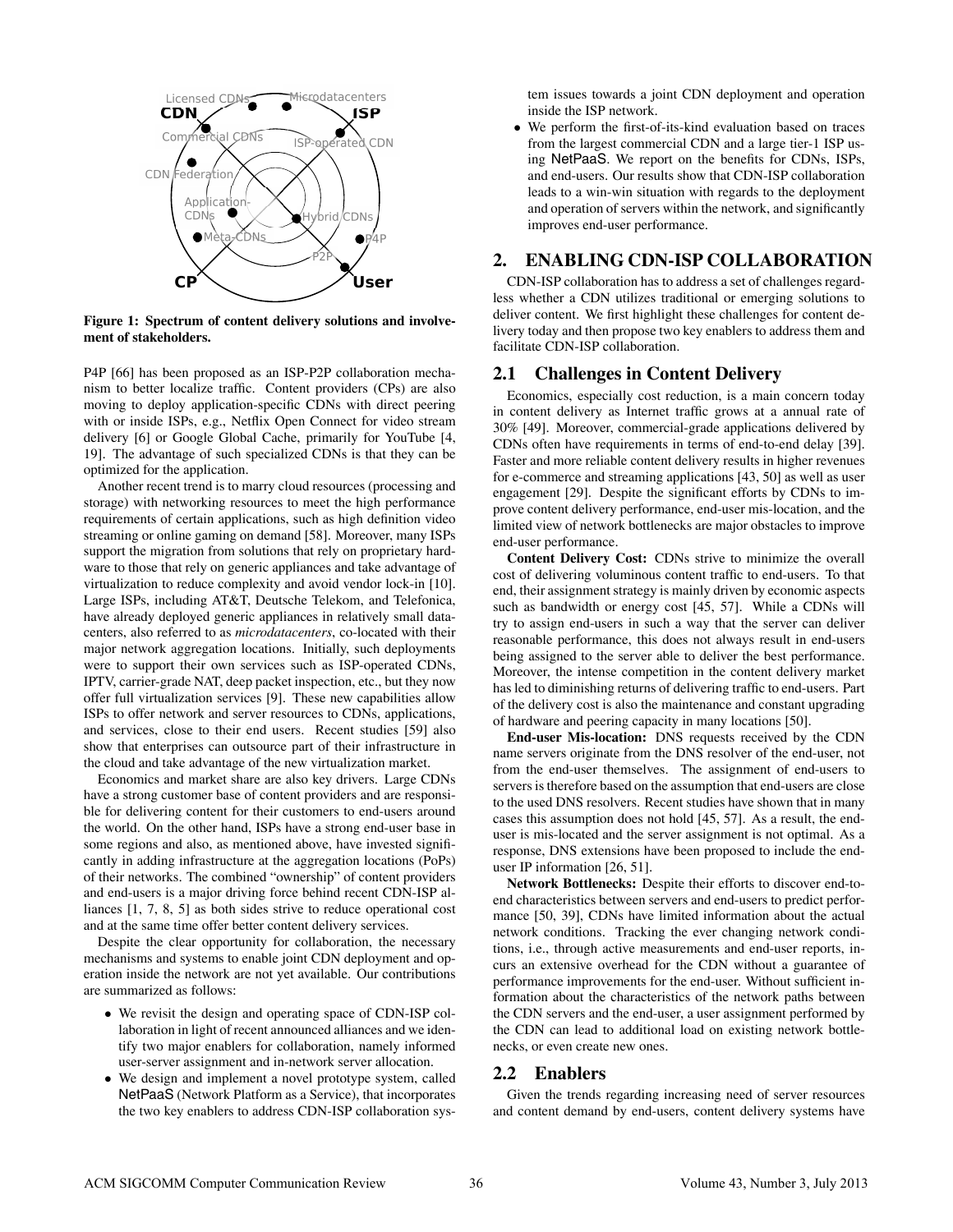

**Figure 2:** *Informed User-Server Assignment:* **Assigning a user to an appropriate CDN server among those available (A, B, C), yields better end-user performance and traffic engineering.** *In-network Server Allocation:* **A joint in-network server allocation approach allows the CDN to expand its footprint using additional and more suitable locations (e.g., microdatacenters MC1, MC2, MC3) inside the network to cope with volatile demand. User-server assignment can also be used for redirecting users to already deployed and new servers.**

to address two fundamental problems. The first is the end-user to server assignment problem, i.e., how to assign users to the appropriate servers. The key enabler for addressing this problem is*informed user-server assignment* or in short *user-server assignment*. It allows a CDN to receive recommendations from a network operator, i.e., a server ranking based on performance criteria mutually agreed upon by the ISP and CDN. The CDN can utilize these recommendations when making its final decision regarding end-user to server assignments. This enabler takes full advantage of server and path diversity, which a CDN has difficulty exploring on its own. Moreover, its design allows the coordination of CDNs, content providers and ISPs in near real-time, as we will elaborate in section 3. Any type of CDN can benefit from this enabler including ISP-operated CDNs. The advantage of our enablers in comparison with other CDN-ISP [28, 34] and ISP-P2P [66] cooperation schemes is that no routing changes are needed.

The second is the server allocation problem, i.e., where to place the servers and content. The key enabler is *in-network server allocation*, or in short *server allocation*, where the placement of servers within a network is coordinated between CDNs, ISPs, and content providers. This enabler provides an additional degree of freedom to the CDN to scale-up or shrink the footprint on demand and thus allows it to deliver content from additional locations inside the network. Major improvements in content delivery are also possible due to the fact that the servers are placed in a way that better serve the volatile user demand. The application of this enabler is twofold. One, it helps the CDN in selecting the locations and sizes of server clusters in an ISP when it is shipping its own hardware. The second application is suitable for more agile allocation of servers in cloud environments, such as those mentioned in [10]. Multiple instances of virtual servers running the CDN software are installed on physical servers owned by the ISP. As before, the CDN and the ISP can jointly decide on the locations and the number of servers. A big advantage of using virtual machines is that the time scale of server allocation can be reduced to hours or even minutes depending on the requirements of the application and the availability of physical resources in the network. User-server assignment can also be used for redirecting users to the new servers. We provide the high-level intuition for both enablers in Figure 2.

Until now, both problems have been tackled in a one-sided fashion by CDNs. We believe that to improve content delivery, accurate and up-to-date information should be used during the server selection by the CDN. This also eliminates the need for CDNs to perform cumbersome and sometimes inaccurate measurements to infer the changing conditions within the ISP. We also believe that the final decision must still be made by the CDN. In this paper, we argue that the above enablers (a) are necessary to enable new CDN architectures that take advantage of server virtualization technology, (b) allow fruitful coordination between all involved parties, including CDNs, CPs, and ISPs in light of the new CDN-ISP alliances, (c) enable the launch of new applications jointly by CDNs and ISPs, and (d) can significantly improve content delivery performance. Such performance improvements are crucial as reductions in user transaction time increase revenues by significant margins [35].

# **3. NetPaaS PROTOTYPE**

Today there is no system to support CDN-ISP collaboration and joint CDN server deployment within an ISP network. In this section we design a novel system, NetPaaS (Network Platform as a Service), which incorporates the two key enablers for CDN-ISP collaboration introduced in Section 2. First, we give a overview of NetPaaS and describe its functionalities and the protocols it utilizes to enable collaboration. Next, we give a detailed description of the NetPaaS architecture. Finally we comment on the scalability and privacy preserving properties of NetPaaS.

# **3.1 NetPaaS Functionalities and Protocols**

NetPaaS enables CDNs and ISPs to efficiently coordinate the user to server assignment and allows the CDN to expand or shrink its footprint inside the ISPs network on demand, towards achieving performance targets [39] and traffic engineering goals [55]. Neither of them is a trivial task when dealing with large networks (thousands of routers), highly distributed microdatacenters (in tens of locations and hundreds of machines), and constant network, routing, and traffic updates.

The NetPaaS protocol allows CDNs to express required server specifications and ISPs to communicate available resources and their prices. It is designed to exchange information in very small time scales, e.g., in the order of seconds (similar to the time scale that CDNs can potentially redirect users [53]), enabling fast responses to rapid changes in traffic volumes. Any ISP operating a NetPaaS system offers the following services: *(1)* **User-server assignment**: allows to request recommendations for user to server mapping from the ISP. *(2)* **Resource discovery**: communicates information about resources, e.g., available locations or number of servers and the conditions for leasing them, e.g., price and reservation times. *(3)* **Server allocation**: enables a CDN to allocate server resources within the ISPs network.

The protocol utilized by NetPaaS is designed to be efficient and to minimize delay and communication overhead. The required communication for the different services are explained in more detail in the following Sections 3.1.1 and 3.1.2. For the user-server assignment service NetPaaS also supports BGP as communication protocol as this is already supported by many CDN operators, e.g., Google Global Cache [4], Netflix Open Connect [6], or the Akamai Network [50].

#### *3.1.1* NetPaaS *Protocol for User-Server Assignment*

We first describe the general approach for user-server assignment today and continue with the required additional steps and protocol messages for our collaborative approach, illustrated in the top left of Figure 3 ("CDN: user assign"). When a CDN receives a DNS request, typically by a resolver (i.e., when the answer is not locally available in the local resolver), it utilizes internal information in order to assign a server to satisfy the request. The selection of the server depends on the location of the source of the request, as this is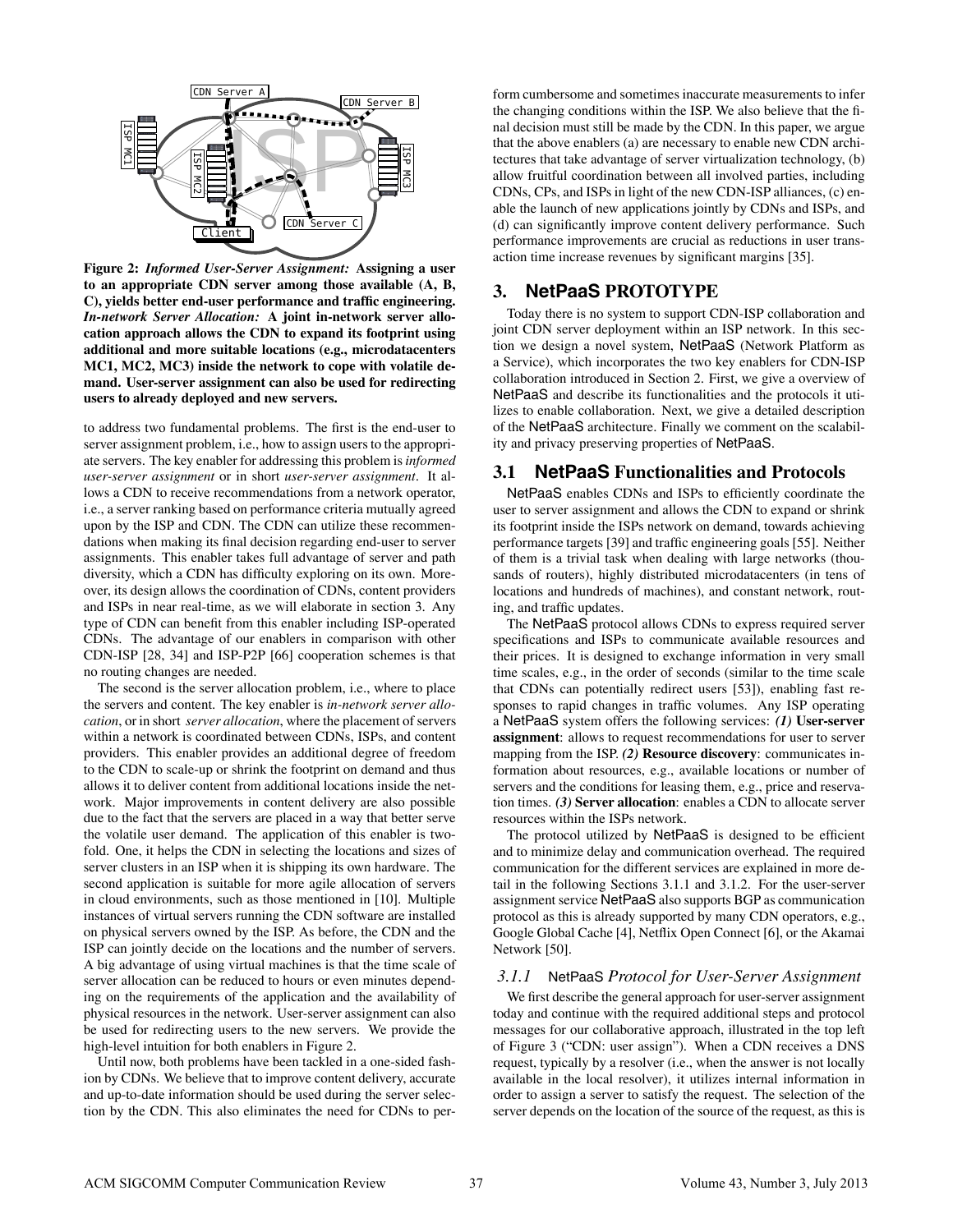

**Figure 3: NetPaaS protocols and operation.**

inferred from the resolvers that sends it, as well as the availability of close-by servers and cost of delivery [50, 60]. When the CDN selects a set of servers to satisfy the request, it sends a DNS reply back to the resolver that sent the DNS request who then sends it to the source of the request. Notice that for scalability reasons and to deal with flash crowds, large CDNs allow all the available servers to serve the same content [62]. If the content is not locally available, the server fetches the content from other servers or the original server, stores it locally (that yields pull-based replication), and sends it to the end-user [50]. To take advantage of the ISPs NetPaaS user-server assignment service the CDN issues a recommendation request prior to answering the DNS query. The recommendation request contains the source of the DNS request and a list of eligible CDN server IPs which NetPaaS ranks based on ISPinternal information, e.g., link utilization or path delay, and possible traffic engineering goals. If the source of the DNS request is the ISP operated DNS resolver or when the EDNS0 Client Subnet Extension [26] is present, NetPaaS can precisely locate the end-user inside the ISPs network, effectively increasing the recommendations precision of the system. The ISP then returns this preference ordered list in a recommendation message to the CDN which can select the most appropriate servers based on both the ISPs and its own criteria and thus optimizing the user-server assignment while staying in complete control of the final server selection process.

#### *3.1.2* NetPaaS *Protocol for Server Allocation*

We next describe the steps and required protocol messages for collaborative server allocation that are illustrated in the top right of Figure 3 ("CDN: allocate server"). When a CDN decides that additional servers are needed to satisfy the end-user demand or when the CDN and ISP jointly agree to deploy new servers inside the ISP, the CDN submits a request to NetPaaS. The request contains the required hardware resources, a demand forecast (e.g., per region or per subnet) together with a number of optimization criteria and possible constraints. The demand forecast allows Net-PaaS to compute an optimal placement for the newly allocated server(s). Optimization criteria include minimizing network distance or deployment cost among others. Possible constraints are the number of locations, minimum resources per server, or reservation time. Based on this information NetPaaS computes a set of deployments, i.e., the server locations and the number of servers, by solving an optimization problem (namely the SiSL or the CFL problem, see Section 3.2.3). The reply contains the possible deployments and their respective prices. The CDN either selects one or more of the offered deployments by sending a selection message to NetPaaS or starts over by submitting a new request. When receiving a selection message, NetPaaS checks if it can offer the selected deployment. If all conditions are met, NetPaaS reserves



**Figure 4: NetPaaS architecture.**

the requested resources to guarantee their availability and sends an allocation message as confirmation to the CDN. If the conditions cannot be met, the selection by the CDN is denied by NetPaaS. To gain control of the allocated servers, the CDN has to send a commit message to NetPaaS which completes the communication for server allocation.

The ISP may offer physical machines or virtual machines (VMs) to CDNs. In the second case the servers are refereed to as "slices" of hardware servers. To move servers from one to another network position, NetPaaS supports the flexibility of VM migration or consolidation. A possible deployment scenario with VMs can be seen in Figure 3. To improve CDN server startup and cache warm-up times, one option for CDNs is to always keep a small number of active servers in a diverse set of locations to expand or shrink it according to the demand. They can also pre-install an image of their server in a number of locations.

#### **3.2 Architecture**

We now provide the detailed architecture of the system, aimed at providing accurate user-server assignments as well in-network server allocations for the CDN. We describe the components and processes both at the ISP as well as the CDN side. In the ISP the main tasks of our system are to: (1) maintain an up-to-date annotated map of the ISP network and its properties as well as the state of the ISP-operated servers within the network, (2) provide recommendation on where servers can be located to better satisfy the demand by the CDN and ISP traffic engineering goals, and (3) to assist the CDN in user-server assignment and server allocation by creating preference rankings based on the current network conditions. The goal of the system is to fully utilize the available server and path diversity as well as ISP-maintained resources within the network, while keeping the overhead for both the CDN and the ISP as small as possible.

NetPaaS comprises three main components: *Network Monitoring*, *Informed User Assignment*, and *Server Allocation Interface*. For an overview of the architecture, see the ISP grey area in Figure 4. Steps 1-10 and I-IV that illustrate the requests and responses and the CDN server selection respectively, as performed in currently deployed CDNs, for more information and details see [50].

#### *3.2.1 Network Monitoring Component*

The Network Monitoring component gathers information about the topology and the state of the network to maintain an up-to-date view of the network. The Topology Information component gathers detailed information about the network topology, i.e., routers and links, annotations such as link utilization, router load as well as topological changes. An Interior Gateway Protocol (IGP) listener provides up-to-date information about routers and links. Additional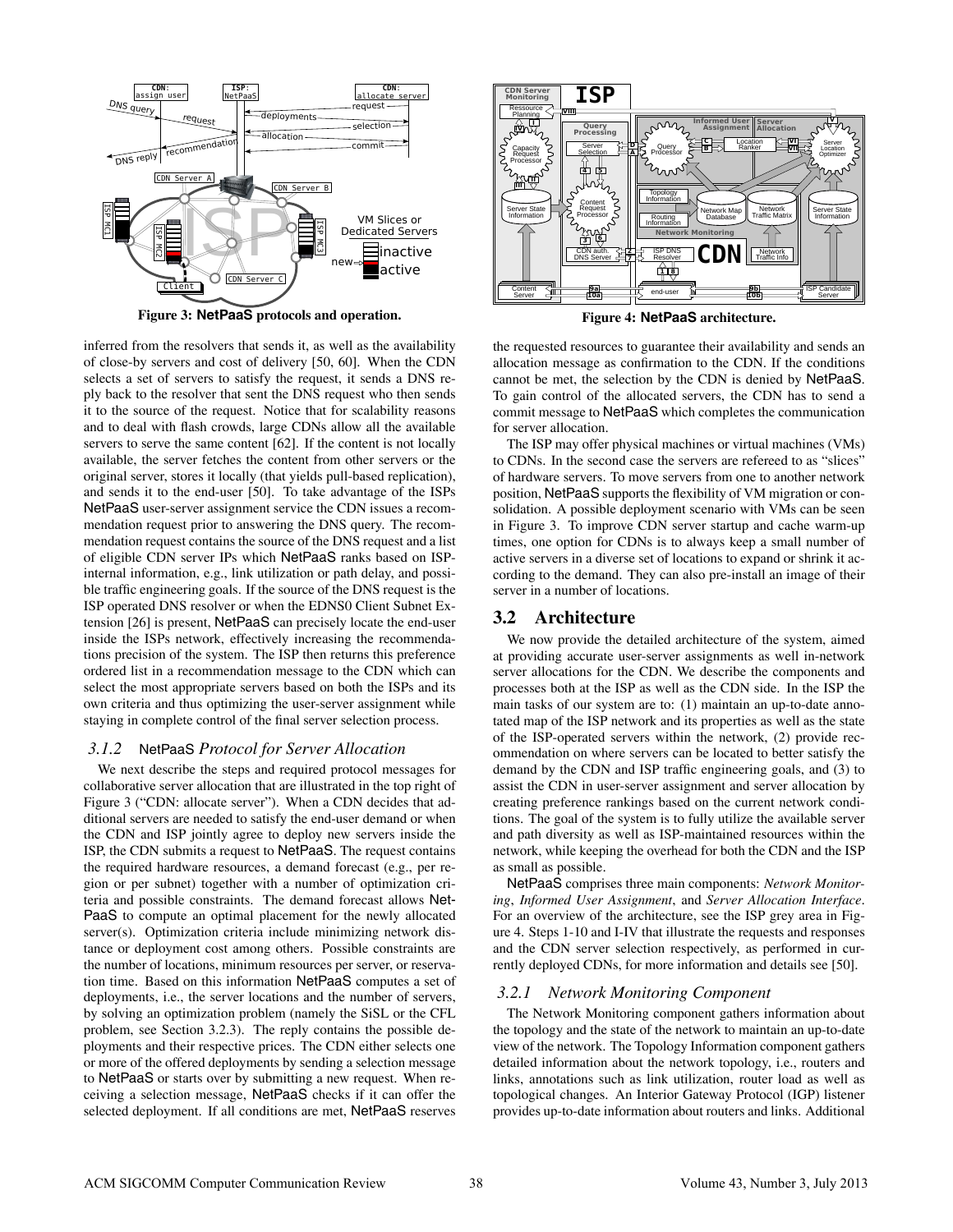information, e.g., link utilization and other metrics can be retrieved via SNMP from the routers or an SNMP aggregator. The Routing Information uses routing information to calculate the paths that traffic takes through the network. Finding the path of egress traffic can be done by using a Border Gateway Protocol (BGP) listener. Ingress points of traffic into the ISP network can be found by utilizing Netflow data. This allows for complete forward and reverse path mapping inside the ISP. In total, this allows for a complete path map between any two points in the ISP network. The Network Map Database processes the information collected by the Topology and Routing Information components to build an annotated map of the ISP network. While it builds one map of the network, it keeps the information acquired from the other two components in separate data structures. The Topology Information is stored as a weighted directed graph, while the prefix information is stored in a Patricia trie [48]. This separation ensures that changes in prefix assignment learned via BGP do not directly affect the routing in the annotated network map. To further improve performance, the path properties for all paths are pre-calculated. This allows for constant lookup speed independent of path length and network topology. Having ISP-centric information ready for fast access in a database ensures timely responses and high query throughput.

#### *3.2.2 Informed User-Server Assignment Component*

When the CDN sends a request for user-server assignment to NetPaaS, the request is handled by the Query Processor (steps A to D in Figure 4). The request from the CDN specifies the end-user and a list of candidate CDN servers. First, the Query Processor maps each source-destination (server to end-user) pair to a path in the network. Note that the end-user is seen through its DNS resolver, often the ISPs DNS resolver [14], unless both ISP and CDN support the EDNS0 Client Subnet Extension [26, 51]. The properties of the path are then retrieved from the Network Map Database. Next, the pairs are run individually through the Location Ranker subcomponent (see below) to get a preference value. Finally, the list is sorted by preference values, the values stripped from the list, and the list is sent back to the CDN. The ISP Location Ranker computes the preference value for individual source-destination pairs based on the path properties and an appropriate function (see steps B, C). The function depends on the goal specified by the CDN, such as a performance goal, as well as an operational one, such as a traffic engineering objective. Note that NetPaaS is not limited to a single optimization function per CDN.

#### *3.2.3 In-network Server Allocation Component*

When the CDN Resource Planner sends a server allocation request to NetPaaS asking for available servers within the ISP (steps V to VIII), the request is handled by the ISP Server Location Optimizer. It uses the Network Monitoring component to get upto-date information about the ISPs network and the current and historic network traffic matrices and the Server State Information database, which collects up-to-date state information regarding the ISP's servers (e.g., server load and connectivity).

The problem that the ISP Server Location Optimizer has to solve can be modeled as an instance of either the Simultaneous Source Location problem (SiSL) [16], or the Capacitated Facility Location problem (CFL) [36]. The locations at which facilities can be opened correspond to the locations at which servers can be placed, and there is a constraint on the amount of bandwidth available at each location or on each network link.

In SiSL, the goal is to determine where the servers should be placed so as to satisfy demand while respecting the capacity constraints, and also possibly minimizing the distance between servers and users. Given the specification of a server, if the capacity of a location allows multiple servers to be allocated then the solution may allocate more than one server per location. The ISP has a detailed view of the network activity (e.g., traffic matrices over a period of time), the annotated network topology, and the candidate locations to install servers, along with the available resources, including the network capacity at these locations. The CDN can also express the demand that needs to be satisfied with additional servers as well as the server requirements.

In the CFL solution, to prevent the creation of hot-spots, the distance of users to servers is proportional to the utilization of the most congested link (given the background traffic) along the path from the server to the end-user. We also assume that the user-server assignment enabler is in place. In our setting users can be assigned to different servers for each request to a server. Thus, the demand is splittable. This allows for fast and accurate server allocations using standard local search heuristics for CFL [18].

The outcome of joint server allocation is the number and location of additional servers. The result is communicated to the two parties that have to agree on the calculated setting.

**Joint Hardware Server Allocation:** In this case the collaboration of the ISP and CDN is in large time scales (weeks) and the servers are physical machines installed and maintained by the ISP and operated by the CDN. In the setting of the ISP-operated CDN, the server allocation is an optimized way of deploying the CDN footprint inside the network. The forecast of the demand by analyzing CDN logs can also be incorporated. This joint operation also allows the launch of new and demanding applications such as video streaming and interactive online gaming.

**Joint Software Server Allocation:** As mentioned before, servers can be either physical machines owned by the CDN, virtual machines offered by the ISP, or both. With virtualization, the above solution can be utilized whenever software servers are allocated. This allows for flexible server allocation using a mature technology. Virtualization has been used to allocate heterogeneous resources [64, 25], computation (e.g., VMWare, Xen, and Linux VServer), storage, and network [58], in datacenters [17], as well as distributed clouds inside the network [22, 10]. Recent measurement studies have shown significant performance and cost variations across different virtualization solutions [44]. In response, a number of proposals have addressed the specific requirements of applications [20, 37, 46] and the scalability to demand [56, 65]. To capitalize on the flexibility and elasticity offered by virtualization, a number of systems have been built to automate data and server placement [12, 27, 63] and server migration [21, 42] even between geographically distributed datacenters. Other approaches have focused on the selection of locations for service mirrors and caches inside a network, to minimize the network utilization [38, 41]. In the joint server allocation setting the decision and installation time can be reduced to hours or even minutes. This is feasible as an ISP can collect near real-time data for both the network activity and availability of resources in datacenters operated within its network or in microdatacenters collocated with ISP network aggregation points [22].

# **3.3 Scalability**

**User-Server Assignment:** To improve scalability and responsiveness, we do not rely on HTTP embedded JSON as proposed in by ALTO IETF group, but on light protocols that are similar to DNS. A single instance of our system is able to reply to more than 90*,* 000 queries/sec when serving requests with 50 candidate CDN servers. At this level, the performance of our system is comparable to popular DNS servers, e.g., BIND. The computational response time is below 1 ms for a 50 candidate server list. By placing the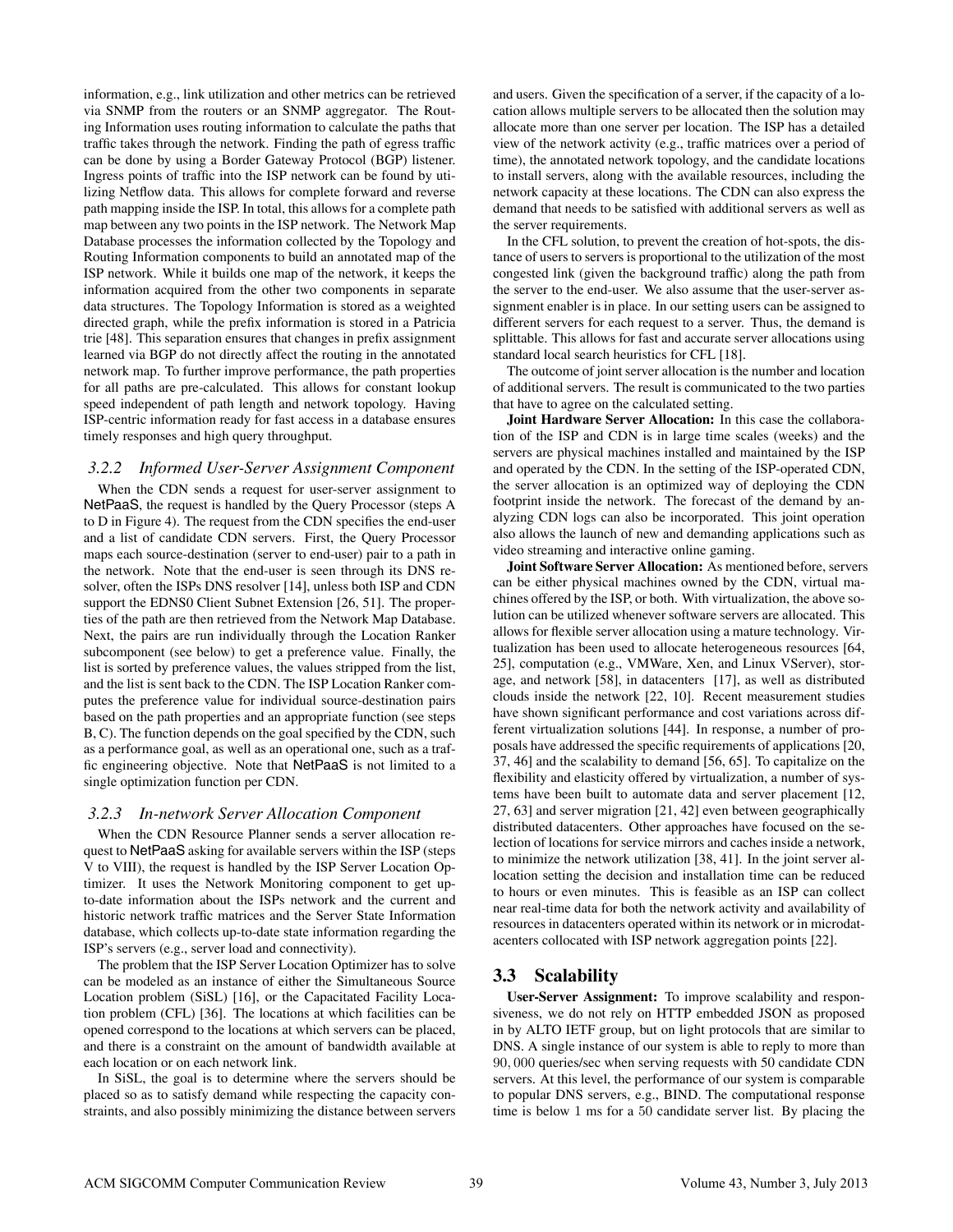service inside ISP networks at well connected points, the additional overhead is small compared to the DNS resolution time [14]. This performance was achieved on a commodity dual-quad core server with 32 GB of RAM and 1Gbps Ethernet interfaces. Furthermore, running additional servers does not require any synchronization between them since each instance is acquiring the information directly from the network. Thus, multiple servers can be located in different places inside the network to improve scalability.

**Server Allocation:** Today, a number of off-the-shelf solutions are available to spin a virtual server based on detailed requirements [46], and are already available from vendors such as NetApp and Dell. To test the scalability of in-network server allocation we used an appliance collocated with a network aggregation point of ADSL users which consists of 8 CPUs (16 cores), 24 GByte RAM, Terabytes of solid state disks, and a 10 Gbps network interface. A management tool that follows the VMware, Cisco, and EMC (VCE) consortium industrial standard [25] is also installed. We tested different server configurations and our results show that VM boot up times are on the order of tens of seconds while virtualization overhead during runtime is negligible. To that end we confirm that it is possible to even fully saturate a 10 Gbps link. It was also possible to add, remove, and migrate live servers on demand in less than a minute. To reduce the cache warm-up time when allocating a new server, the requests to an already operational cache are duplicated and fed to the new one for around ten minutes.

#### **3.4 Privacy**

During the exchange of messages, none of the parties is revealing sensitive operational information. In user-server assignment, CDNs only reveal the candidate servers that can respond to a given request without any additional operational information (e.g., CDN server load, cost of delivery). On the other side, the ISP does not reveal any operational information or the preference weights it uses for the ranking. In fact, the ISP only re-orders a list of candidate servers provided by the CDN. This approach differs from [66], where partial or complete ISP network information, routing weights, or ranking scores are publicly available. During the server allocation a CDN can decide either to request a total demand or demand in a region (e.g., city, country), thus it does not unveil the demand of an end-user.

#### **4. DATASETS**

To evaluate the NetPaaS system, we use traces from the largest commercial CDN and a large European tier-1 ISP.

**Commercial CDN Dataset**: The CDN dataset covers a twoweek period from 7th to 21st March 2011. All entries in the log we use relate to the tier-1 ISP. This means that either the server or the end-user is using an IP address that belongs to the address space of the tier-1 ISP. The CDN operates a number of server clusters located inside the ISP and uses IPs in the IP address space of the ISP (see Section 5.1). The log contains detailed records of about 62 million sampled (uniformly at random) valid TCP connections between the CDN's servers and end-users. For each reported connection, it contains the time it was recorded, the server IP address, the cluster the server belongs to, the anonymized client IP address, and various connection statistics such as bytes sent/received, duration, packet count and RTT. The CDN operates a number of services, utilizing the same infrastructure, such as dynamic and static web pages delivery, cloud acceleration, and video streaming.

**ISP Dataset:** The ISP dataset contains two parts. First, detailed network information about the tier-1 ISP, including the backbone topology, with interfaces and link annotations such as routing weights, as well as nominal bandwidth and delay. It also contains



the full internal routing table which includes all subnets propagated inside the ISP either from internal routers or learned from peerings. The ISP operates more than 650 routers in about 500 locations (PoPs), and 30 peering points worldwide. We analyzed more than 5 million routing entries to derive a detailed ISP network view.

The second part of the ISP dataset is an anonymized packet-level trace of residential DSL connections. Our monitor, using Endace monitoring cards [23], observes the traffic of around 20*,* 000 DSL lines to the Internet. We capture HTTP and DNS traffic using the Bro IDS [52]. We observe 720 million DNS messages and more than 1 billion HTTP requests involving about 1.4 million unique hostnames. Analyzing the HTTP traffic in detail reveals that a large fraction it is due to a small number of CDNs, including the considered CDN, hyper-giants and one-click-hosters [40, 32, 47] and that more than 65% of the traffic volume is due to HTTP.

To derive the needed traffic matrices, on an origin-destination flow granularity, we compute from the DSL traces (on a 10-minute time bin granularity) the demands for the captured location in the ISP network. This demand is then scaled according to the load imposed by users of the CDN to the other locations in the ISP network. For CDNs without available connection logs, we first identify their infrastructure locations using the infrastructure aggregation approach as proposed by Poese et al. [53] and then scale the traffic demands according to the available CDN connection logs.

# **5. EVALUATION**

In this section we quantify the benefits of using NetPaaS. For our evaluation we rely on traces from the largest commercial CDN and the tier-1 ISP described in Section 4. We start by presenting the traffic characteristics of the CDN inside the ISP and discuss the rationale for NetPaaS. We then evaluate the benefits of NetPaaS in the emulation environment described in [54].

#### **5.1 Collaboration Potential**

We first describe our observations on the traffic and deployment of the large commercial CDN inside the tier-1 ISP and analyze the potential benefits of CDN-ISP collaboration. In Figure 5, we plot the normalized traffic (in log scale) from CDN clusters over time. We classify the traffic into three categories: *a)* from CDN servers inside the ISP to end-users inside the ISP (annotated ISP  $\rightarrow$  ISP), *b*) from servers outside the ISP to end-users inside the ISP (annotated outside  $\rightarrow$  ISP), and *c*) from CDN servers inside the ISP to endusers outside the ISP (annotated ISP  $\rightarrow$  outside).

We observe the typical diurnal traffic pattern and a daily stability of the traffic pattern. Over the two week measurement period, 45.6% of the traffic belongs to the ISP  $\rightarrow$  ISP category. 16.8% of the traffic belongs to the outside  $\rightarrow$  ISP category. During peak hours, outside  $\rightarrow$  ISP traffic can grow up to 40%. Finally, 37.6%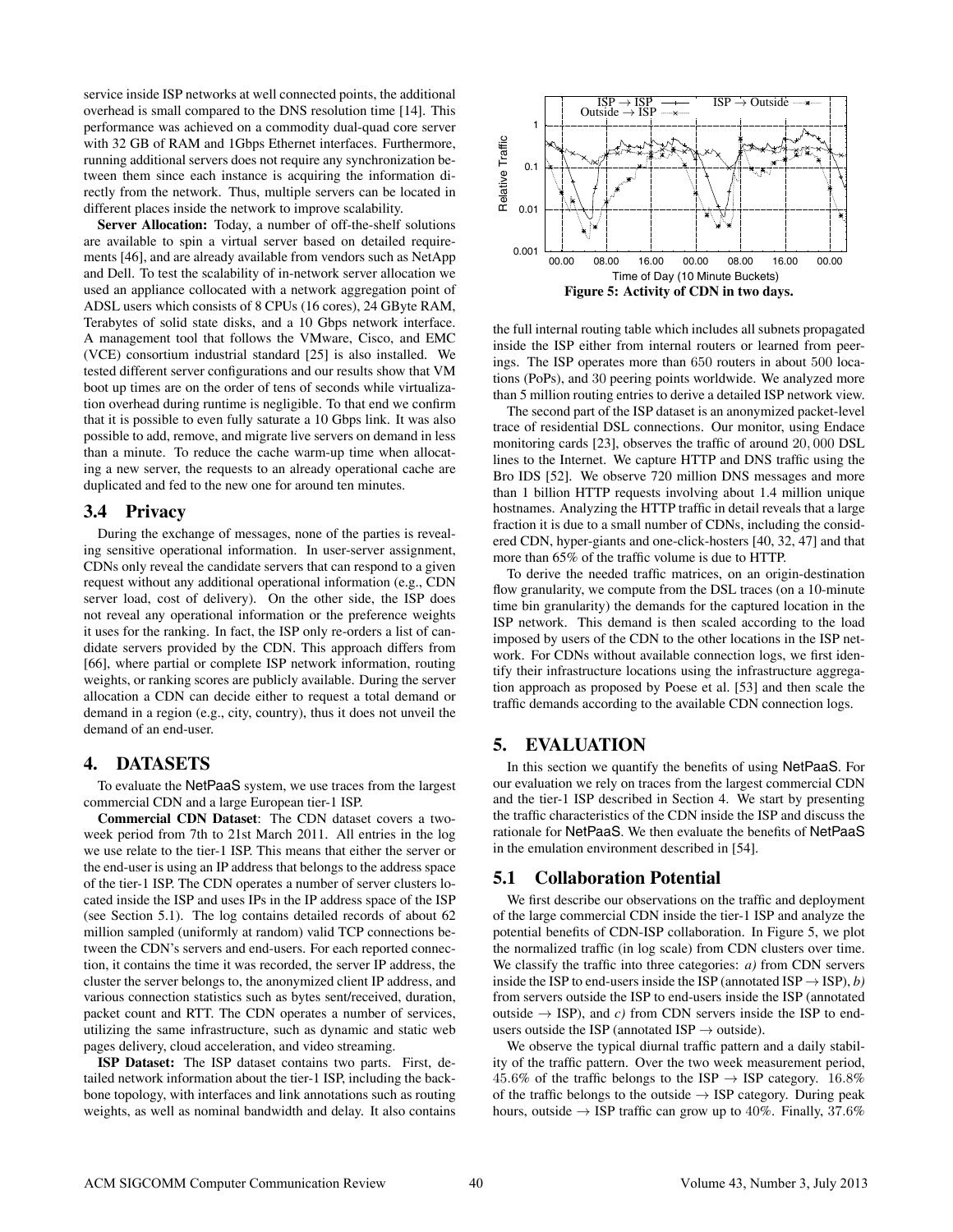

of the traffic is served by inside clusters to outside end-users. Our first important observation is that a significant fraction of the CDN traffic is served from servers outside the ISP despite the presence of many servers inside the ISP that would be able to serve this traffic.

Figure 6 shows the re-allocation of traffic that would be possible using user-server assignment. Each full bar shows the fraction of traffic currently traversing a given number of router hops within the ISP network. In this evaluation, we only consider the end-users inside the ISP. The bar labeled "N/A" is the traffic of the outside  $\rightarrow$  ISP category. The different shaded regions in each bar correspond to the different router hop distances after re-allocation of the traffic. Almost half of the traffic currently experiencing 3 hops can be served from a closer-by server. Overall, a significant fraction of the traffic can be mapped to closer servers inside the ISP. Note that the tiny amount of traffic for router hop count 0 and 1 is due to the topology design of the ISP network: either the traffic stays within a PoP or it has to traverse at least two links to reach another PoP.

In Figure 7, we show the traffic demand towards the CDN generated by each PoP. We observe that some PoPs originate high demand while others have limited demand, if any. Manual inspection reveals that some of the PoPs with high demand cannot be served by a close-by CDN server, while other low demand PoPs have a cluster near by. Variations in the demand over time exhibit even more significant mismatches between demand and CDN locations. With such a time-varying demand and the timescales at which CDN deployments take place today, such mismatches should be expected.

We conclude that there are ample opportunities for CDNs to benefit from collaboration with ISPs to re-arrange or expand their footprint. Also, these observations support the use of NetPaaS to improve the operation of both the CDN and the ISP in light of the new CDN-ISP strategic alliances [1, 7, 8, 5].

### **5.2 Improvements with NetPaaS**

In this section we quantify the benefit of NetPaaS for the large commercial CDN inside the tier-1 ISP. First we show the benefits of user-server assignment for the existing CDN infrastructure and continue with the additional benefit of server allocation. In our evaluation we ensure that NetPaaS respects the available CDN server capacities and specifications in different locations. In the rest of the section, unless otherwise mentioned, we optimize the delay between end-user and CDN server [50]. Moreover, as we will show in our evaluation, by optimizing the delay between enduser and CDN server other traffic engineering goals are achieved.

#### *5.2.1 Informed End-user to Server Assignment*

We first evaluate the benefits NetPaaS can offer when using user-server assignment only for the already deployed infrastructure of the large commercial CDN. In Figure 8(a) we show the current path delay between end-user and CDN servers, annotated as "Base". When using user-server assignment, annotated as "User assign", the delay is reduced by 2–6 msecs for most of the CDN traffic and another 12% of all traffic can be fetched from nearby CDN servers, a significant performance gain. To achieve similar gains CDNs have to rely on complicated routing tweaks [39].

When utilizing NetPaaS for user-server assignment the traffic traverses a shorter path within the network. This yields an overall traffic reduction in the network. In Figure 8(b) we plot the reductions in the overall traffic within the network, labeled "Userassign". The reduction can be as high as 7% during the peak hour. This is a significant traffic volume that is on the scale of tens to hundreds of Terabytes per day in large ISPs [2, 3]. As a consequence, the most congested paths are circumvented, as the full server and path diversity is utilized [55]. Our evaluation shows that user-server assignment significantly improves CDN operation with the already deployed infrastructure and capacity. Moreover, the ISP does not need to change its routing, thus reducing the possibility of introducing oscillations [30].

In Figure 8(c) we plot the reduction in utilization for the most congested link at any point of time. We observe that during the peak time the utilization of the most congested link can be reduced by up to 60%. This is possible as traffic is better balanced and the link is utilized to serve mainly the local demand. Such a reduction in utilization can postpone link capacity upgrades.

#### *5.2.2 In-network Server Allocation*

We next evaluate the benefits of NetPaaS when server allocation is used in addition to user-server assignment. For short term CDN server deployments virtualized servers offer flexibility. For long term deployments, especially in light of the CDN-ISP alliances [1, 7, 8, 5], bare metal servers offer better performance. As our evaluation shows, the optimized placement of servers improves end-user performance as well as server and path diversity in the network, and enables ISPs to achieve traffic engineering goals.

To estimate the locations for installing new servers, we use the local search heuristic to approximate the solution of CFL (see Section 3.2.3). Figure 9 shows the accuracy of server allocation in terms of delay reduction when deploying 30 and 50 additional servers, labeled "Top 30" and "Top 50" respectively (similar observations are made for other numbers of servers). Notice that these 30 or 50 servers are not necessarily in the same PoP. It can be the case that more than one server is in the same PoP. For the optimal cases we pre-computed the best server locations based on the full knowledge of our 14-days dataset, while NetPaaS calculates the placement by utilizing past traffic demands and the current network activity during runtime. Our results show that NetPaaS achieves gains close to those of the optimal placement.

In Figure 8(a) we show the delay improvements of NetPaaS when less than 10% of the servers are utilized, thus we range the number of servers between 10 to 50 servers that are allocated in any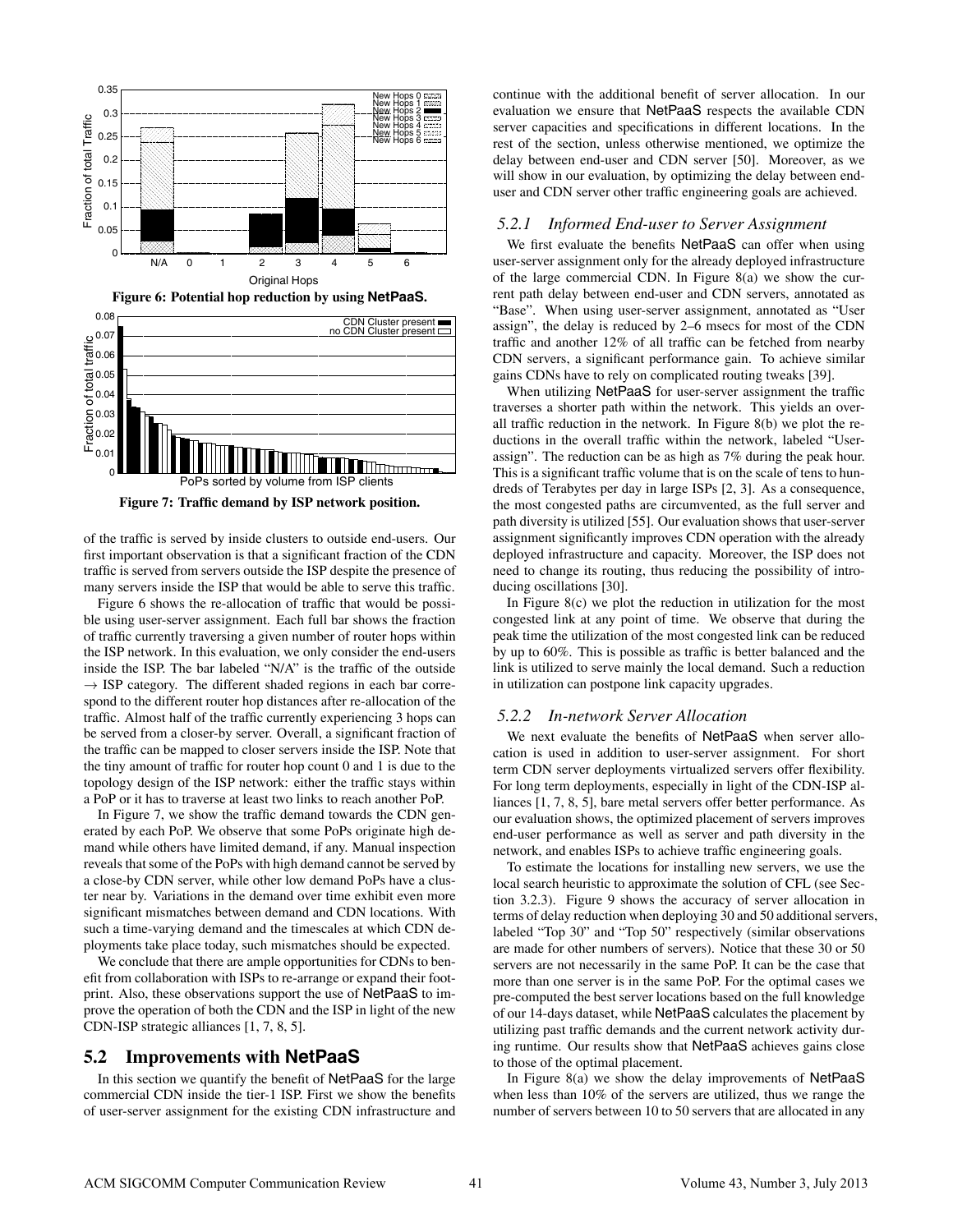

**Figure 8: Utilizing NetPaaS for user-server assignment and server allocation.**

of the about 500 locations within the ISP, labeled "Top 10" to "Top 50". We also include a case where servers are allocated in all possible locations, labelled "All". As expected, in this case, nearly all traffic can be served from the same PoP as the end-user. Yet, with only 10 additional servers around 25% of the CDN demand can be satisfied in the same PoP. With 50 additional servers it is possible to satisfy more than 48% of the CDN demand by a server located in the same PoP as the end-users. This shows that a relatively small number of servers can reduce the user to server delay significantly. It also shows the impact that the placement of a server plays in reducing the delay between end-user and content server. Note, that we report on the reduction of the backbone delay, the reduction of the end-to-end delay is expected to be even higher as the server is now located in the same network.

We next turn our attention to the possible traffic reduction in the network when NetPaaS is used. In Figure 8(b) we show the possible network wide traffic reduction with server allocation when 10 to 50 servers can be allocated by the CDN. The traffic reduction especially during the peak hour ranges from 7% with 10 additional



servers and reaches up to 7.5% when 50 additional servers can be utilized. Again, this is a significant traffic volume that is on the scale of tens to hundreds of Terabytes per day in large ISPs. Note that the primary goal of NetPaaS was to reduce the end-user to server delay, not network traffic. If all available locations (about 500) are utilized by the CDN, then the total traffic reduction is around 8% during peak time. This shows that a small number of additional servers significantly reduces the total traffic inside the network. We also notice that our algorithm places servers in a way that the activity of the most congested link is not increased, see Figure 8(c). In our setting, further reduction of the utilization of the most congested link by adding more servers was not possible due to routing configuration.

#### **5.3 Joint Service Deployment with NetPaaS**

We next consider the case of a CDN or an application that is launched within an ISP by exclusively utilizing NetPaaS. Examples include ISP-operated CDNs, licensed CDNs, or applicationbased CDNs. The latter is already happening with Google Global Cache [4] and with Netflix Open Connect in North America and North Europe [6]. Today, Netflix is responsible for around 30% of the total traffic in the peak hour in major US-based carriers [33]. In this section, we evaluate the performance of NetPaaS when such a service is launched using a CDN-ISP collaborative deployment scheme. In Figure 10 we show the benefits of a joint CDN-ISP server deployment within the network. For our evaluation, we use the large commercial CDN, for which we know the sources of the demand and the server specifications and locations, and scale its traffic to reach 10%, 20%, or 30% of the total traffic of the ISP. As previously, with NetPaaS and using only user-server assignment, it is possible to satisfy a significant fraction of the total traffic from close-by servers, see Figure 10(a). This can be even increased further when additional locations are available via server allocation. Our results also show that while increasing the traffic demand for the CDN, NetPaaS manages to keep the delay between users and servers low, as well as to reduce the total network traffic.

Figure 10(b) shows the total traffic reduction when the CDN traffic accounts for 30% of the total traffic. With user-server assignment only, NetPaaS is able to reduce the total traffic inside the network by up to 5%. When assigning additional servers, Net-PaaS is able to reduce the total traffic from 15% with 10 servers to 20% with 50 servers. A traffic reduction of up to 30% is possible when additional servers can be allocated in all ISP PoPs.

We also tested NetPaaS with multiple CDNs to evaluate the scalability of the system as well as the potential benefit of the system. For this, only user-server assignment was used as no information about the server requirements and the capacity of the other CDNs is available. We consider the top 1, 10, and 100 CDNs by traffic volume in the ISP. The largest CDN accounts for 19% of the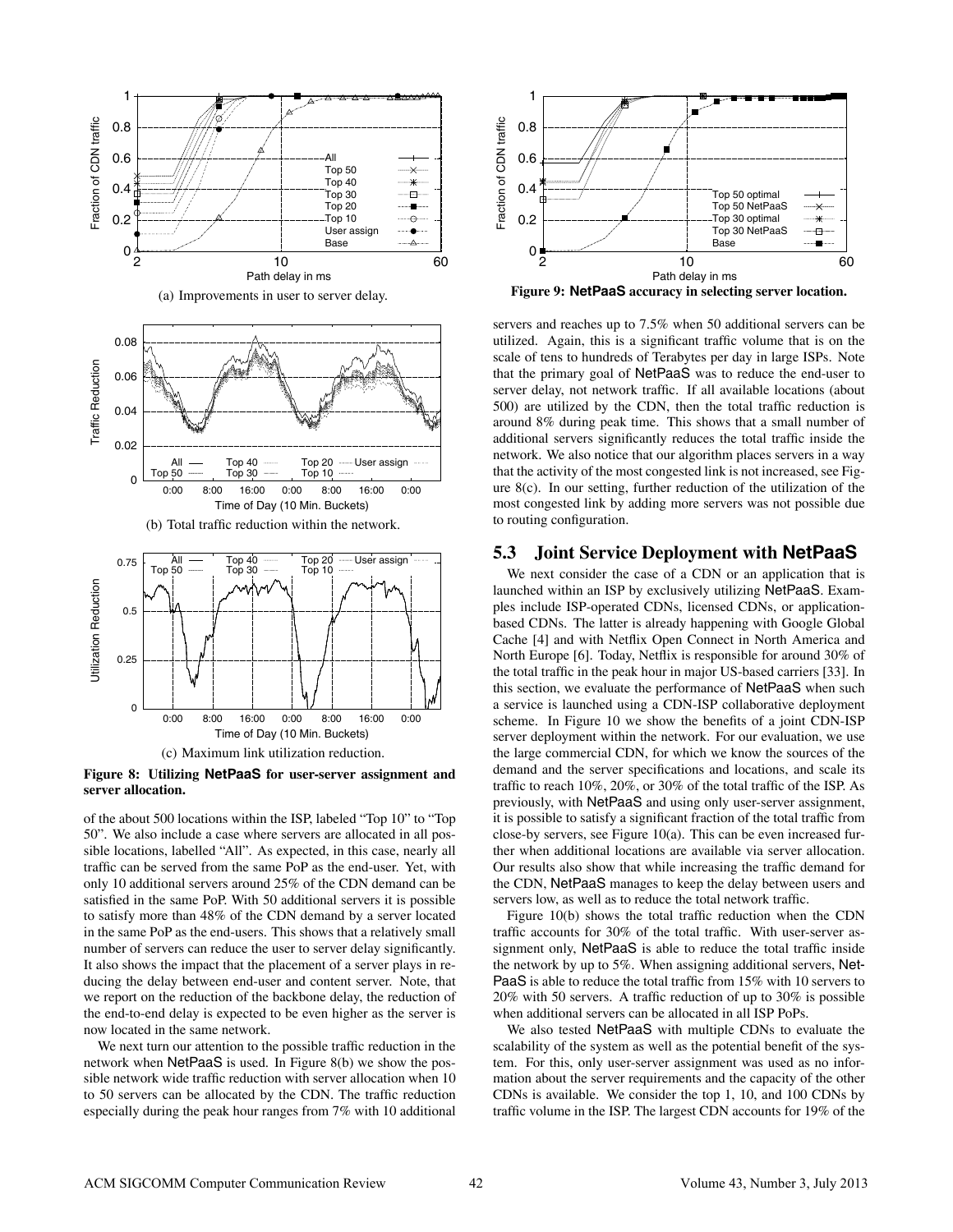

total traffic, the top 10 CDNs are responsible for more than 40% and the top 100 CDNs for more than 67% respectively. Most of the large CDNs have deployed distributed infrastructure, located in a number of networks [55]. Figure 11 shows the improvements in user-server delay as well as the total traffic reduction achieved by NetPaaS. For the largest CDN most of the traffic can be served from close-by servers and as a result the total traffic can be reduced by up to 10%. When turning our attention to the top 10 and top 100 CDNs, we observe that NetPaaS is able to further increase the improvements, but with diminishing returns. With the top 10 CDNs the traffic is reduced by up to 13% and with the top 100 CDNs 15% respectively. We conclude that by utilizing NetPaaS for the top 10 CDNs, it is possible to achieve most of the reduction in user-server delay and total traffic. We present a larger set of results for the top CDNs and an evaluation for a number of optimization goals under various network topologies in [31].

### **6. CONCLUSION**

Motivated by recent CDN and ISP alliances we revisit the problem of CDN-ISP collaboration from a systems perspective. We identify two major enablers, namely informed user-server assignment and in-network server allocation. Today, there is no system to support CDN-ISP collaboration. To that end we design and implement a system for CDN-ISP collaboration, called NetPaaS, that incorporates the above enablers. We perform the first-of-itskind evaluation of CDN-ISP collaboration based on traces from the largest commercial CDN and a large tier-1 ISP using NetPaaS. We report on the benefits for CDNs, ISPs, and end-users. Our results show that with NetPaaS, CDN-ISP collaboration leads to a win-win situation with regards to the deployment and operation of servers within the network, and significantly improves end-user performance. A key observation is that agile and online placement of servers inside the network closer to the source of demand is the



(a) Reduction in user-server delay for top 1, 10, and 100 CDNs.



(b) Total network traffic reduction for top 1, 10, and 100 CDNs.

#### **Figure 11: Improvements with NetPaaS when considering the top 1, 10, and 100 CDNs.**

key to improve content delivery and address traffic engineering, while some benefits are also possible with the already deployed server infrastructure. We believe that NetPaaS can be widely used in the new landscape of joint CDN-ISP server deployment inside the network and act as a catalyst for innovative solutions towards improving network operation, reducing content delivery cost and enabling new applications inside the network.

# **Acknowledgment**

This work was supported in part by the EU projects CHANGE (FP7-ICT-257422) and BigFoot (FP7-ICT-317858), an IKY-DAAD award (54718944), and AFRL grant FA8750-11-1-0262.

- **7. REFERENCES** [1] Akamai and AT&T Forge Global Strategic Alliance to Provide Content Delivery Network Solutions. http://www.akamai.com/html/ about/press/releases/2012/press 120612.html.
- [2] AT&T Company Information. http://www.att.com/gen/investor-relations?pid=5711.
- [3] Deutsche Telekom ICSS. http://ghs-internet.telekom.de/dtag/cms/content/ICSS/en/1222498.
- [4] Google Global Cache. http://ggcadmin.google.com/ggc.
- KT and Akamai Expand Strategic Partnership. http://www.akamai. com/html/about/press/releases/2013/press 032713.html.
- [6] Netflix Open Connect. https://signup.netflix.com/openconnect.
- [7] Orange and Akamai form Content Delivery Strategic Alliance. http://www.akamai.com/html/about/press/releases/2012/ press 112012 1.html.
- [8] Swisscom and Akamai Enter Into a Strategic Partnership. http://www.akamai.com/html/about/press/releases/2013/ press 031413.html.
- T-Systems to offer customers VMware vCloud Datacenter Services. http://www.telekom.com/media/enterprise-solutions/129772.
- [10] Network Functions Virtualisation. SDN and OpenFlow World Congress, October 2012.